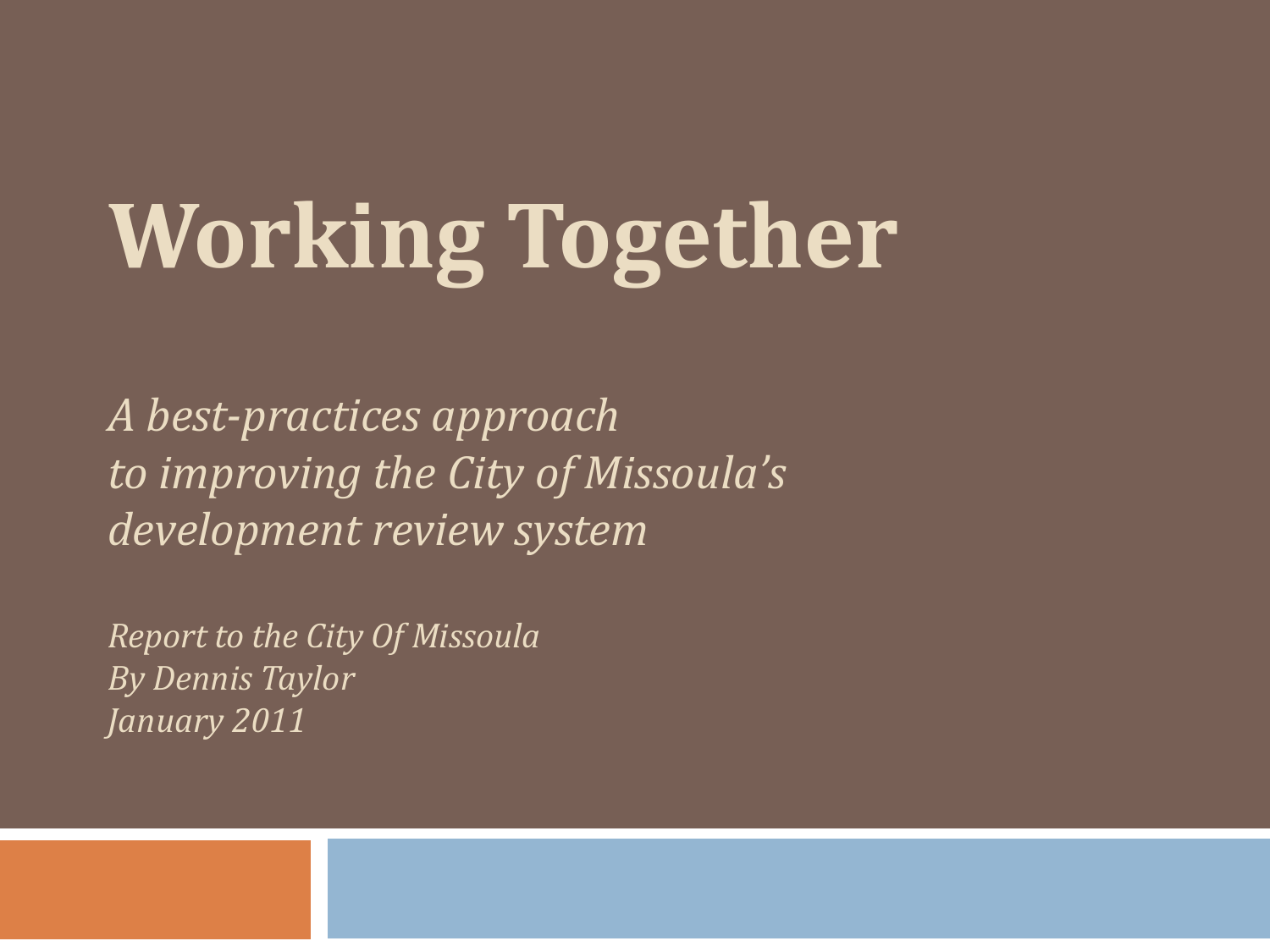#### Introduction

*"Forced with the choice between changing one's mind and proving that there is no need to do so, almost everyone gets busy on the proof."*

John Kenneth Galbraith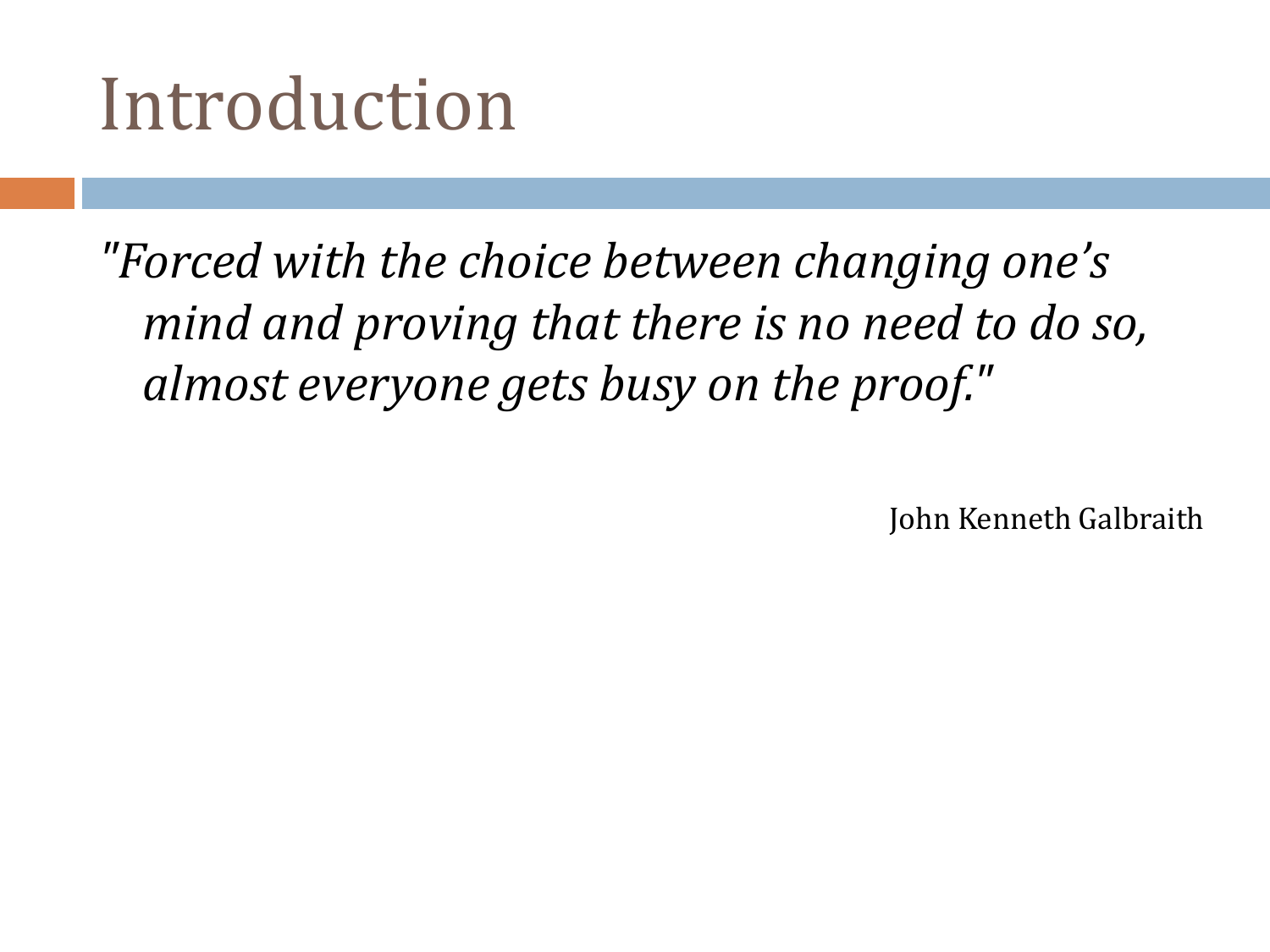# About the author

Dennis Taylor is a long-time public servant who served as chief administrative officer for the City of Missoula, chief of staff for the Montana Attorney General Joe Mazurek, city manager for Helena, city administrator for Billings, city manager for Eugene, Oregon. He authored this report at the request of Mayor John Engen and Chief Administrative Officer Bruce Bender.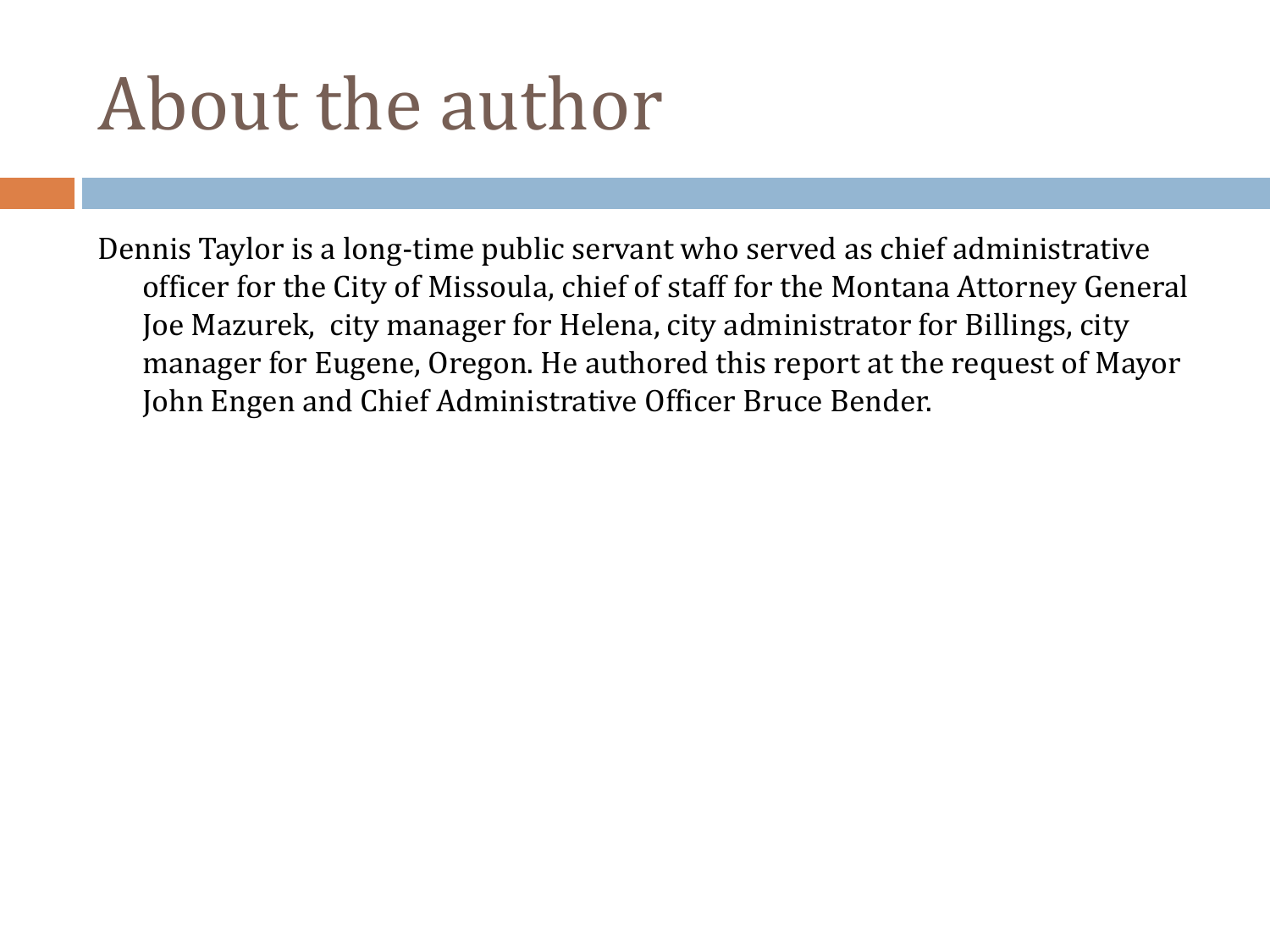# About the report

The charge was to evaluate the effectiveness and efficiency of the current organizational structure and recommend improvements and to identify the steps necessary to provide a "one-stop" customer service model for permitting and licensing services for the citizens of Missoula.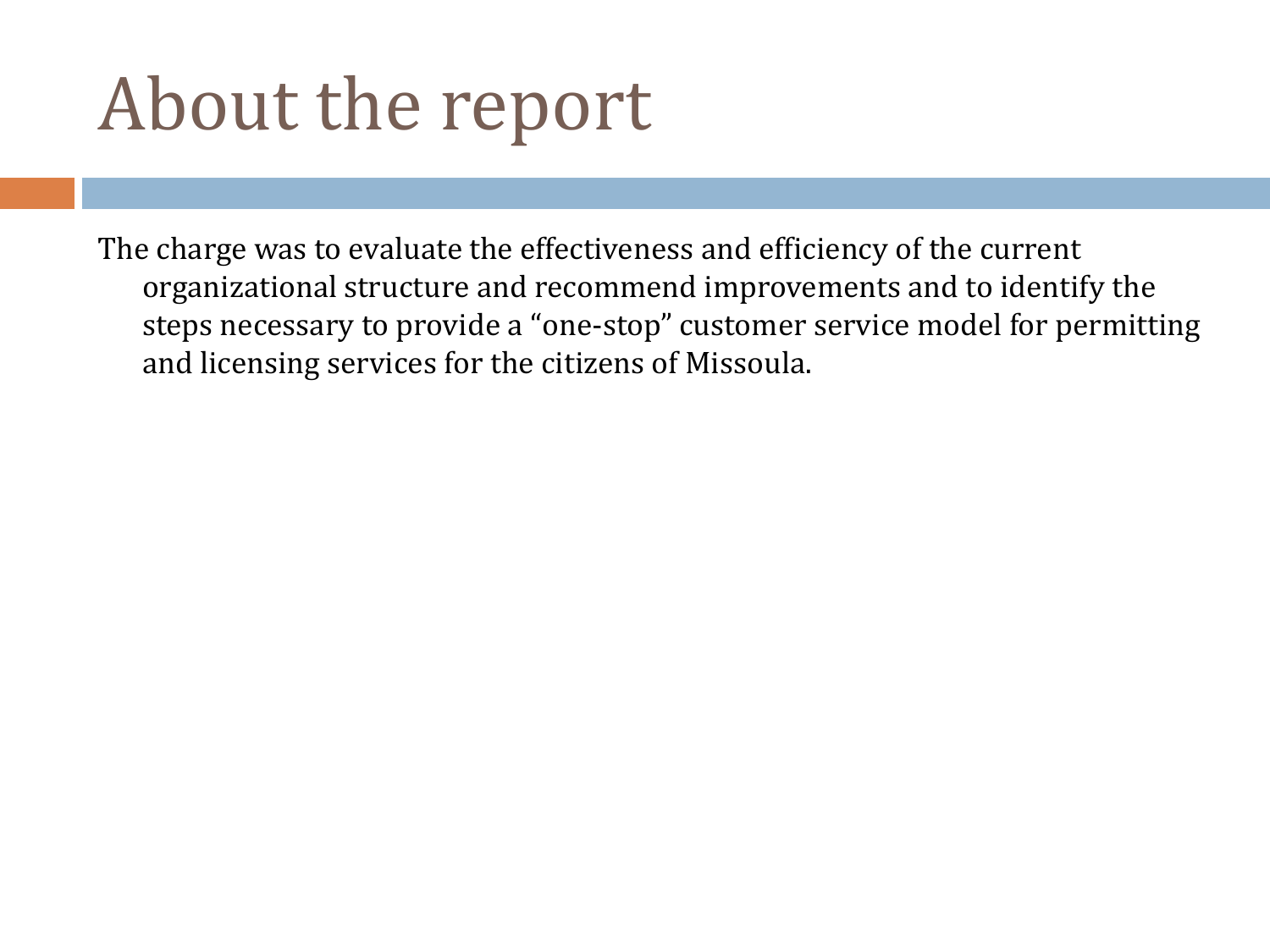#### Methods

Taylor interviewed citizens, policymakers and staff during a five month period from July to November, 2010, to find out their views and opinions on the positive and negative aspects of the planning and development review system and to solicit their ideas for improvements.

More than 70 key internal and external stakeholders, local government leaders, practitioners and other interested people familiar with the Missoula planning and development processes were interviewed.

The first task was to determine the strengths, weaknesses and perceived problems of Missoula's planning and development review process.

The next task compared the Missoula planning and development review process, organization structure and current practices to the models used by five other Montana cities and selected "best management practices" cities in the region.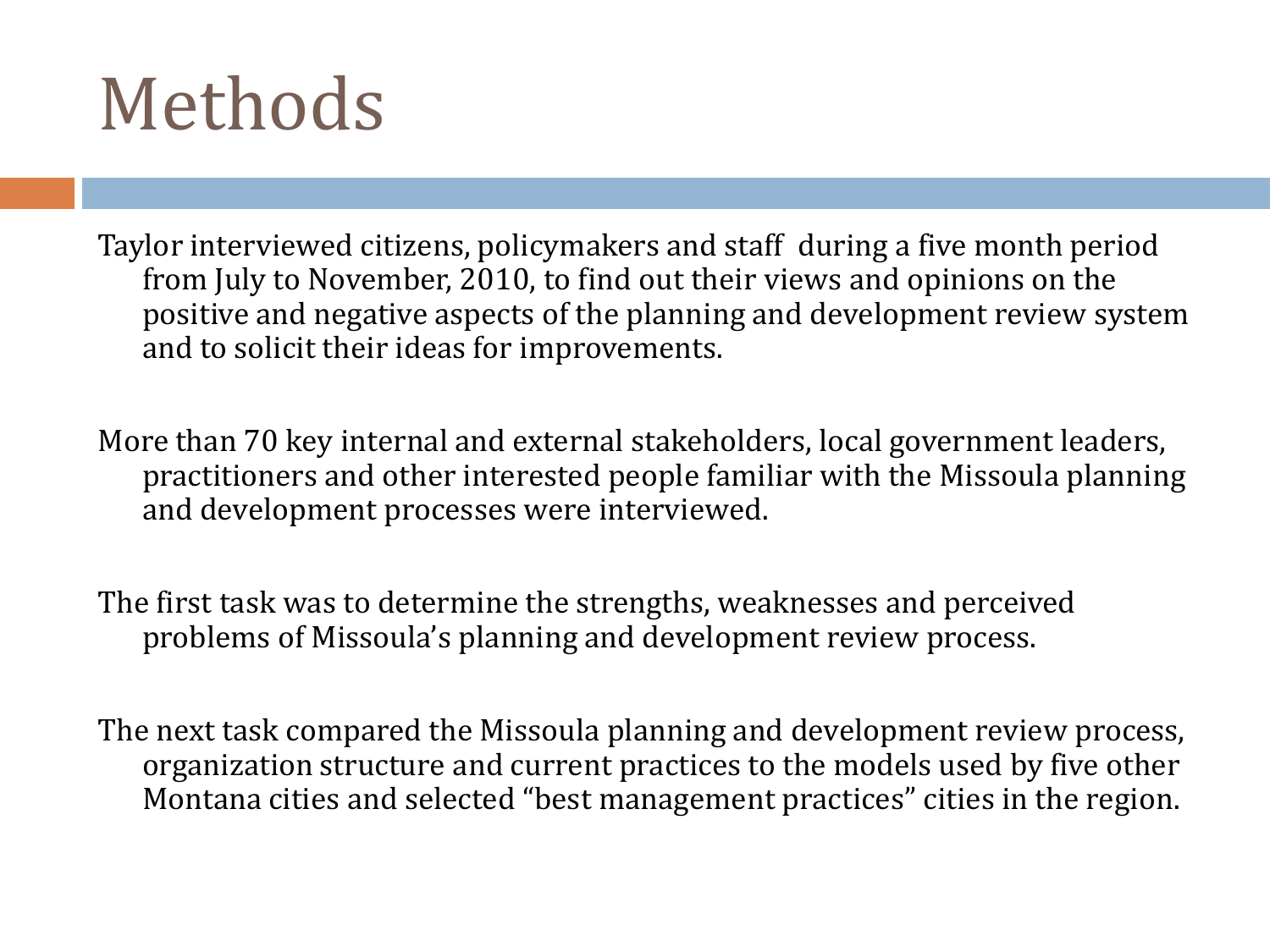# The message

All those interviewed generally agreed that the City of Missoula needs to develop a modern, effective and efficient planning and development review system. A new, improved system must be faster, better, concurrent, more predictable, customer-focused, and transparent, and it must maintain high-quality community standards and protect the public interest.

We can build on our strengths, which include good, competent people who are dedicated to meeting the needs of the community we serve.

In addition, Title 20, our updated zoning code, provides a modern framework for managing development review.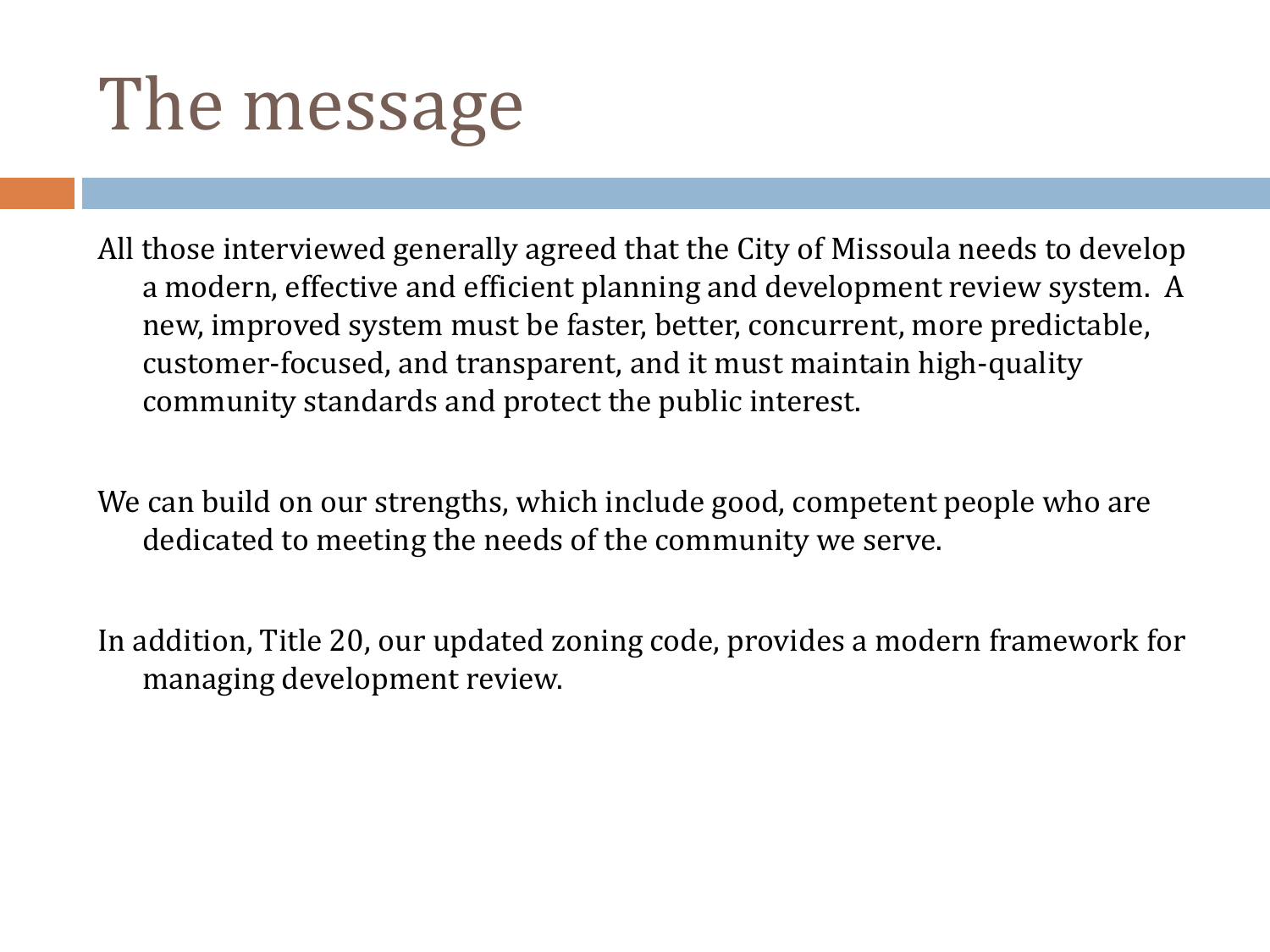#### Critical issues

- **Timeliness**
- **Communication**
- **Leadership**
- **Customer service**
- **Organizational cultures**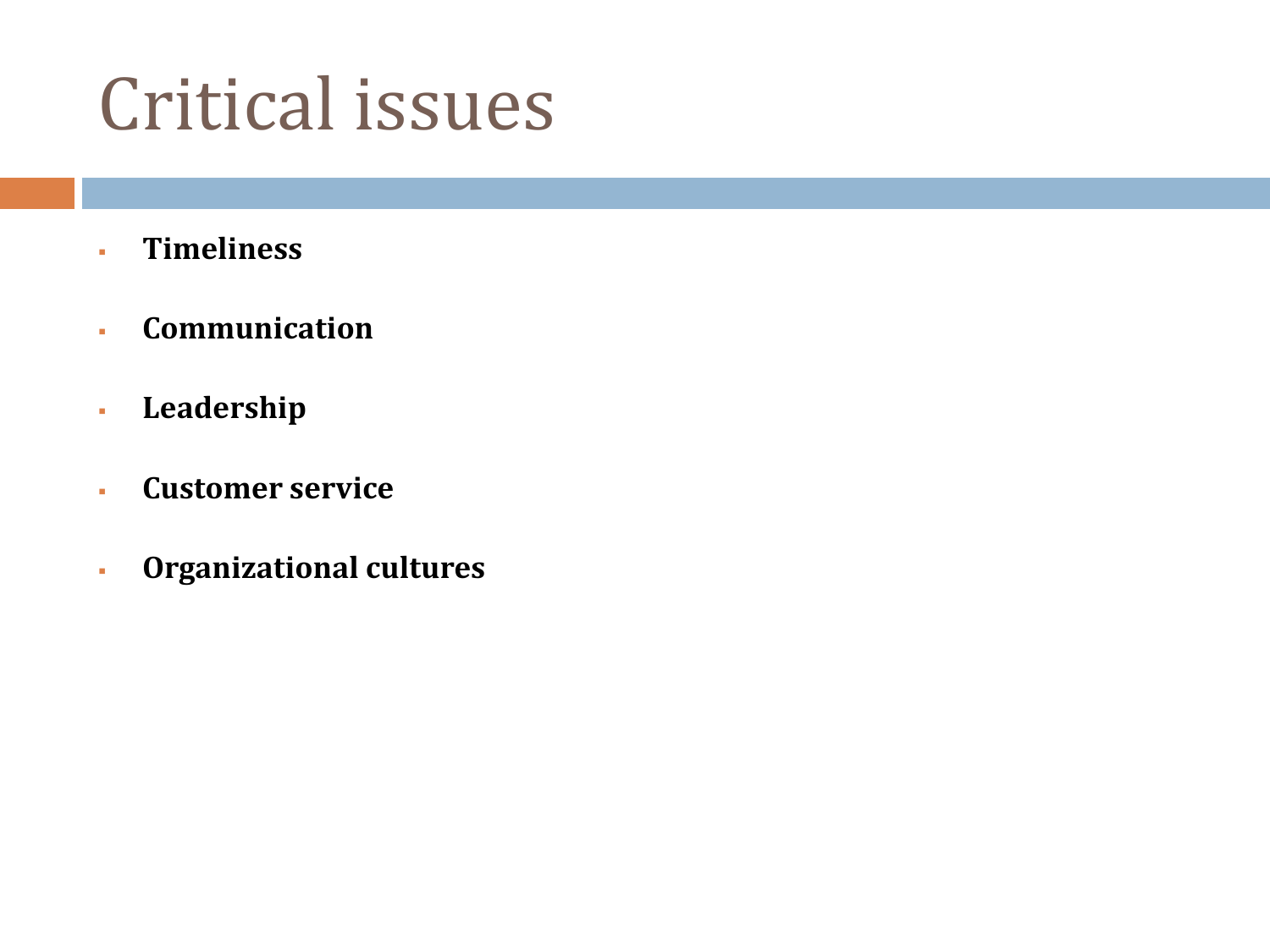#### Recommendations

- **Structural and organizational change**
- **Process improvement**
- **One-stop shop**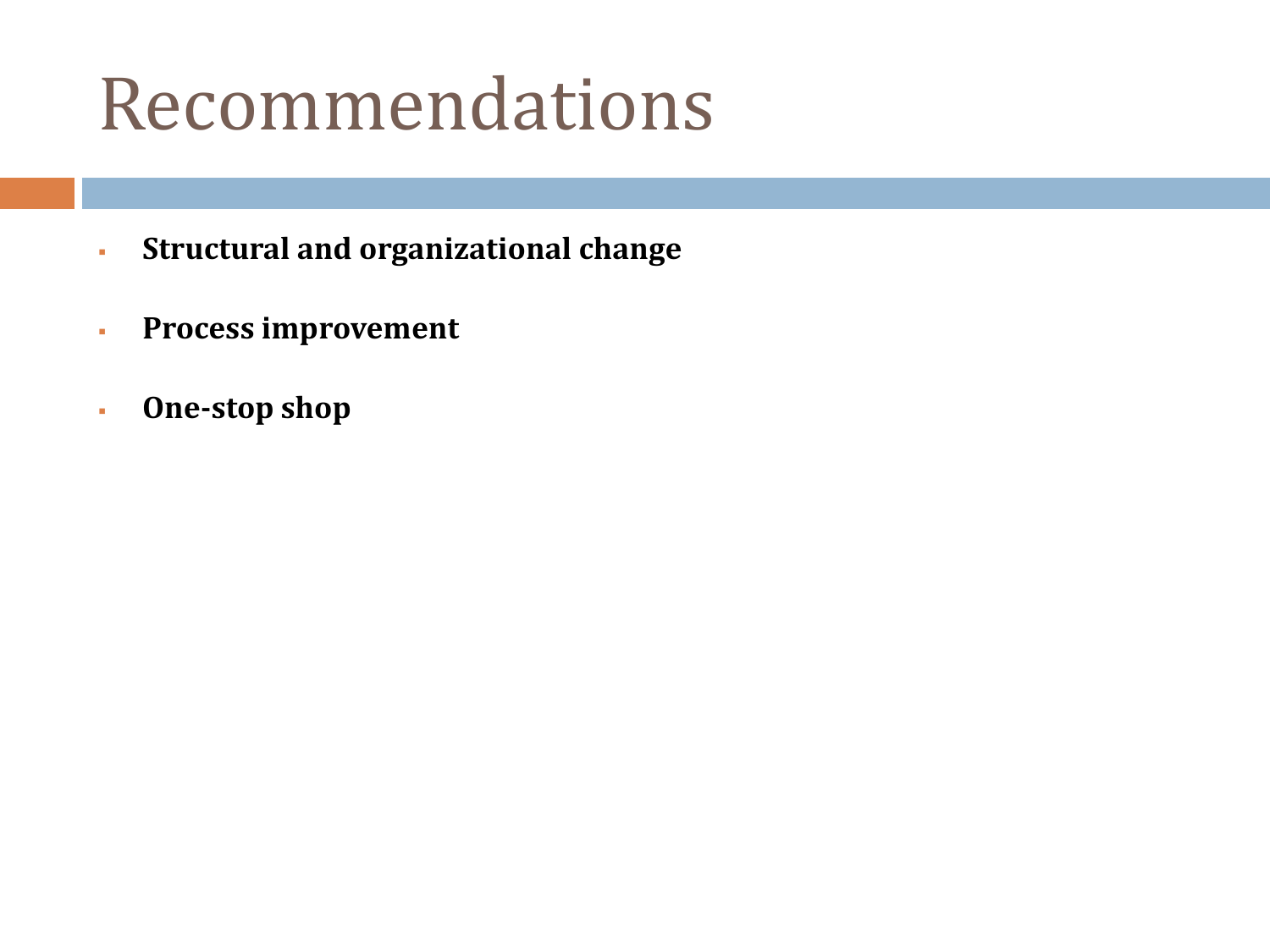# Structure and organization

- Consolidate functions in a single city department with one department head responsible for management.
- Option 1: Robust department that includes planning, engineering, building inspection, economic development and redevelopment, CDBG, HOME, BID, housing, historic preservation and parking.
- Option 2: Integrated department with engineering, planning, building inspection.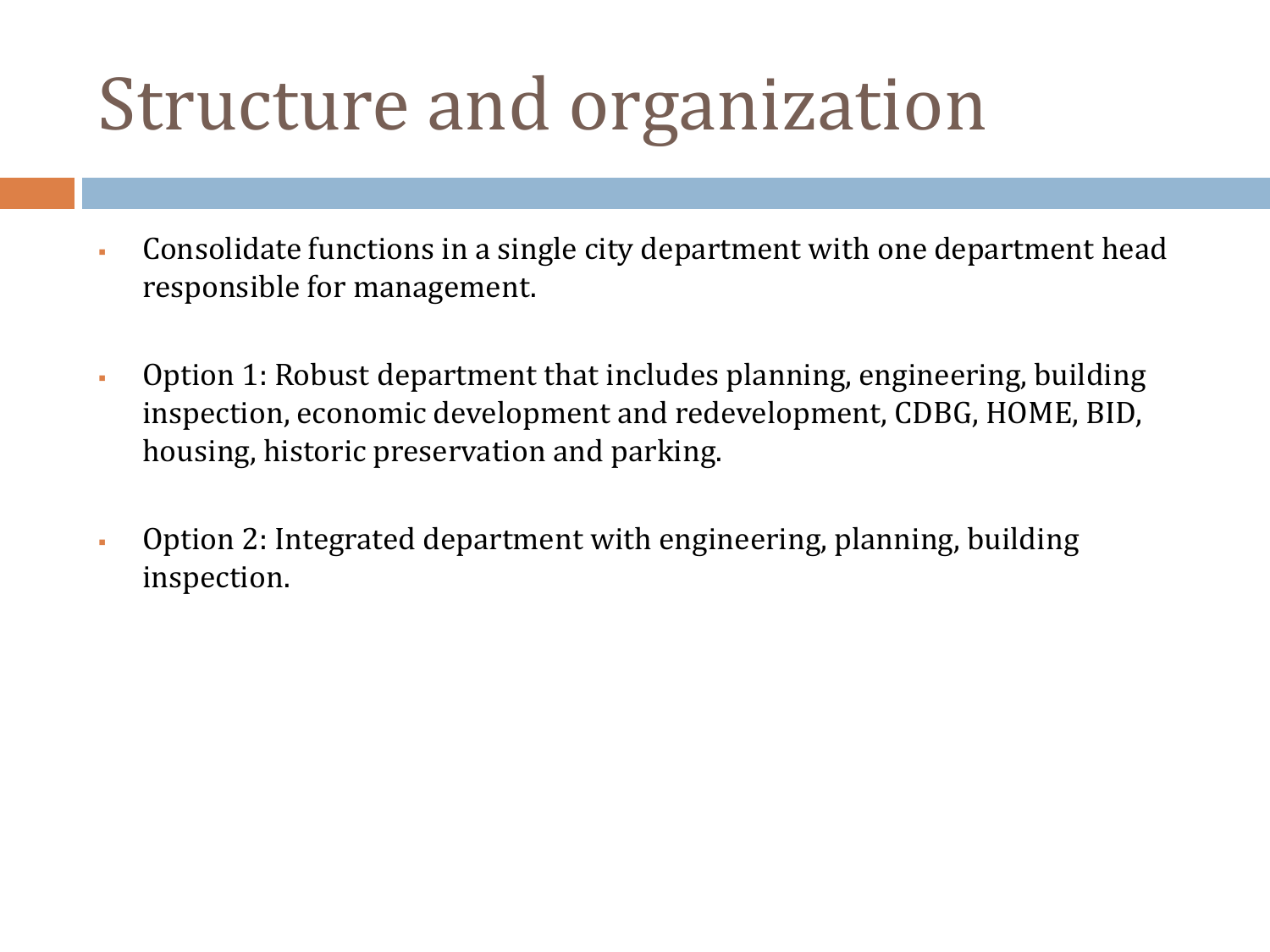#### Process improvement

- Compile a list of best management practices.
- Move from sequential to concurrent development review.
- Ensure that one manager is responsible for the system.
- Create a multi-member inter-agency review committee.
- Establish a project-manager approach to coordinate review and projects.
- Upgrade to an automated permit system that allows simultaneous tracking on the internet.
- Create agreed upon timelines and monitor those timelines.
- Adopt expedited review alternatives.
- Create easy public access to information, procedures and processes.
- Train for efficiency and improved customer-service quality.
- Create a feedback and evaluation system.
- Create business-assistance teams to help navigate the process.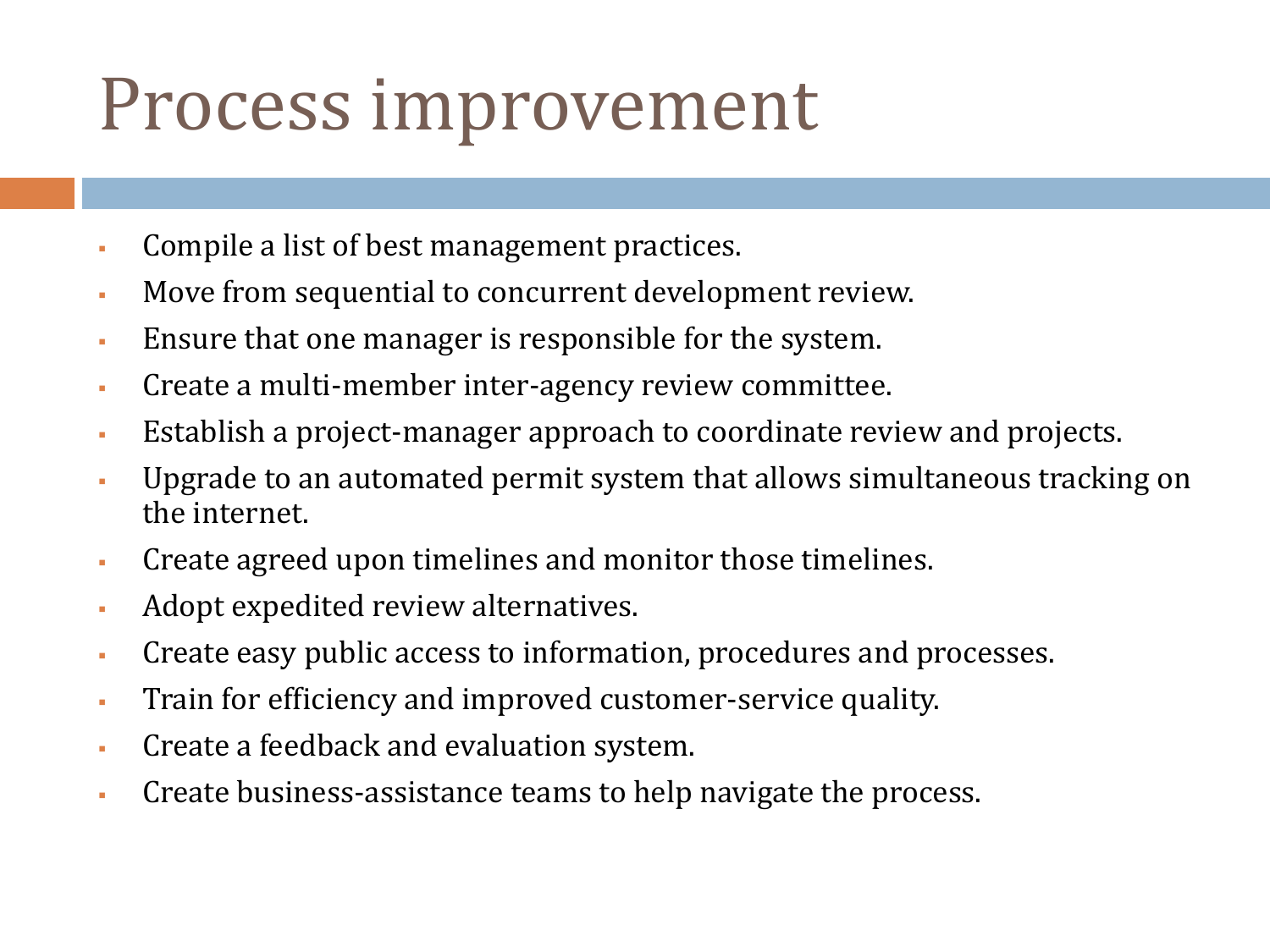# Process improvement, continued

- Create an industry advisory council.
- Conduct city-sponsored training for the development community.
- Create and implement a communications plan.
- Conduct an annual survey of stakeholders.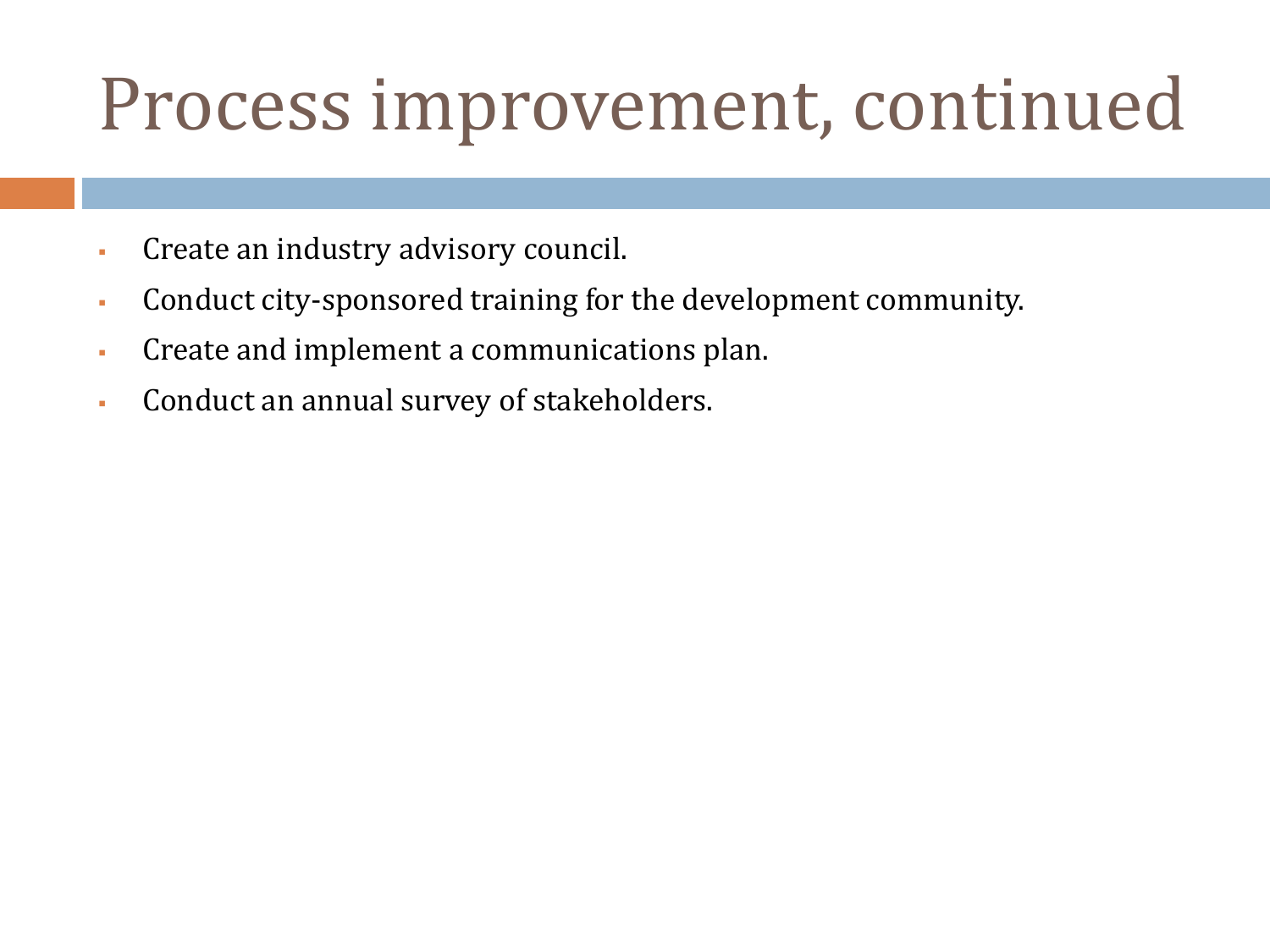# One-stop shop

 The City of Missoula should create a one-stop permit information and development services center.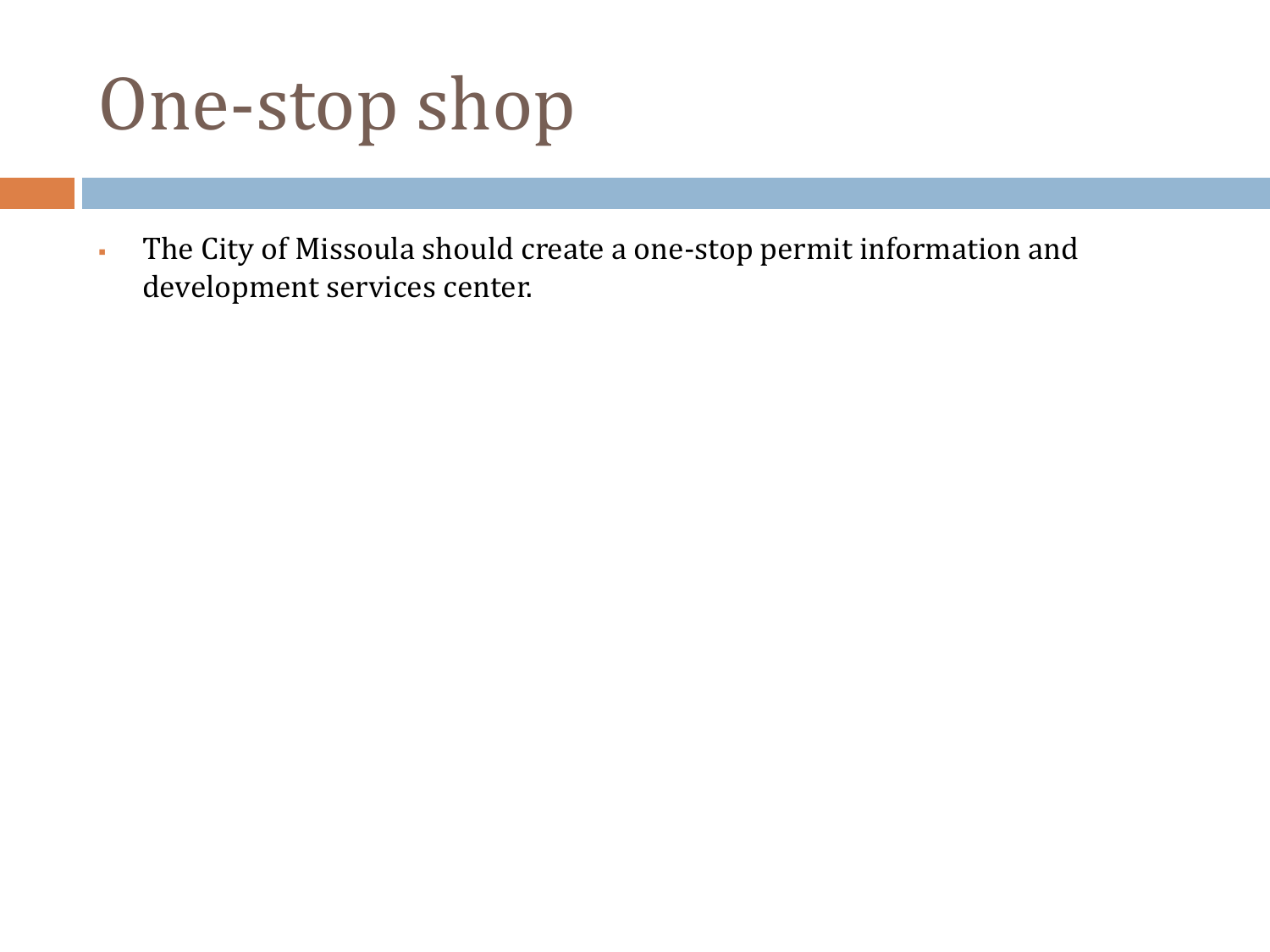# Conclusion

- Little has changed in our process since the Mullen Report, initiated by Missoula County, in 2005.
- Today presents an opportunity, an imperative, to improve the system.
- This will take time, energy and commitment, but if we don't make change, frustration will continue to fester.